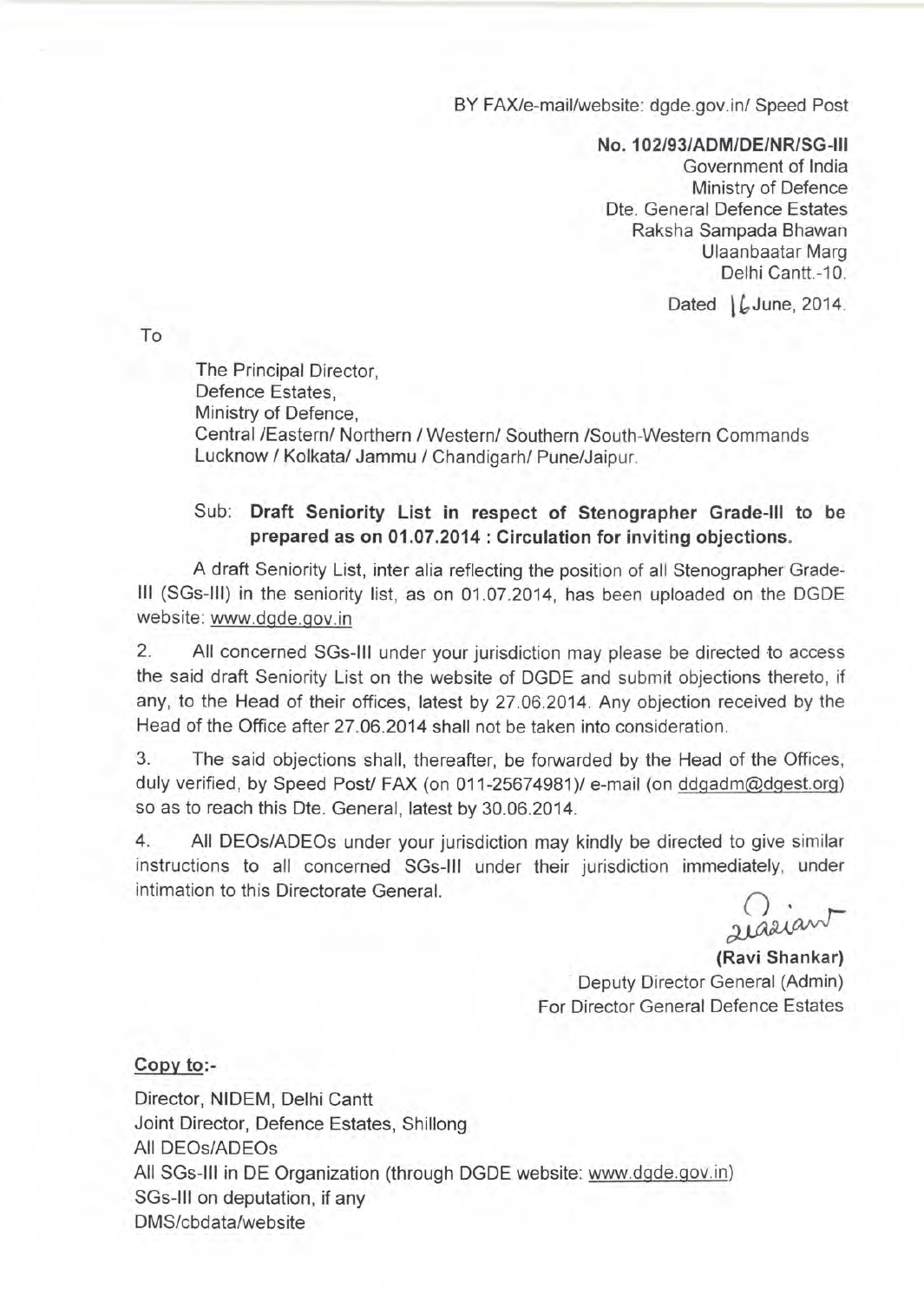## DRAFT NOMINAL ROLUSENIORITY LIST OF STENOGRAPHER GRADE-III AS ON 01.07.2014

| SI.<br>No | Name of the<br>official<br>$(S/\shri)$ | Qualifi<br>ca-tion | Date of<br>birth | Date of<br>continuous<br>service | Date of<br>joining<br>DE Orgn. | Date of<br>joining<br>present<br>grade | Present place<br>of posting | w.e.f.           | Remark<br>S |
|-----------|----------------------------------------|--------------------|------------------|----------------------------------|--------------------------------|----------------------------------------|-----------------------------|------------------|-------------|
| 1.        | Ms. Rakhi<br>Banerjee                  | <b>B.Sc</b>        | 23.11.1983       | 01.04.2010                       | 01.04.2010                     | 01.04.2010                             | Dte. DE EC                  | 01.04.2010       |             |
| 2.        | Ravi<br>Prakash,<br>OBC                | Graduate           | 06.06.1989       | 09.04.2010                       | 09.04.2010                     | 09.04.2010                             | <b>DEO</b> Tezpur           | 09.04.2010       |             |
| 3.        | Evaphilamon<br>Dkhar, ST               | HS<br><b>SLC</b>   | 01.09.1980       | 12.04.2010                       | 12.04.2010                     | 12.04.2010                             | PD DE EC<br>Kolkata         | <b>July 2012</b> |             |
| 4.        | Mukesh<br>Kumar, OBC                   | Senior<br>Sec.     | 15.06.1987       | 20.05.2010                       | 20.05.2010                     | 20.05.2010                             | DEO Bikaner                 | 20.05.2010       |             |
| 5.        | Tara Chand<br>Nagarwal,<br>SC          | <b>B.Sc</b>        | 18.07.1984       | 15.06.2010                       | 15.06.2010                     | 15.06.2010                             | DEO Bhatinda                | 15.06.2010       |             |
| 6.        | Vinod<br>Kumar<br>Jaiswal, OBC         | <b>B.Com</b>       | 28.08.1983       | 30.06.2010                       | 30.06.2010                     | 30.06.2010                             | DEO Jaipur                  | 30.06.2010       |             |
| 7.        | Miss. Sunita<br>Kumari, SC             | B. Sc              | 11.08.1987       | 01.09.2010                       | 01.09.2010                     | 01.09.2010                             | <b>DEO</b> Kolkata          | 01.09.2010       |             |
| 8.        | Mukesh Kr.<br>Gaur, OBC                | BA                 | 30.07.1985       | 16.12.2010                       | 16.12.2010                     | 16.12.2010                             | Dte. DE CC                  | 16.12.2010       |             |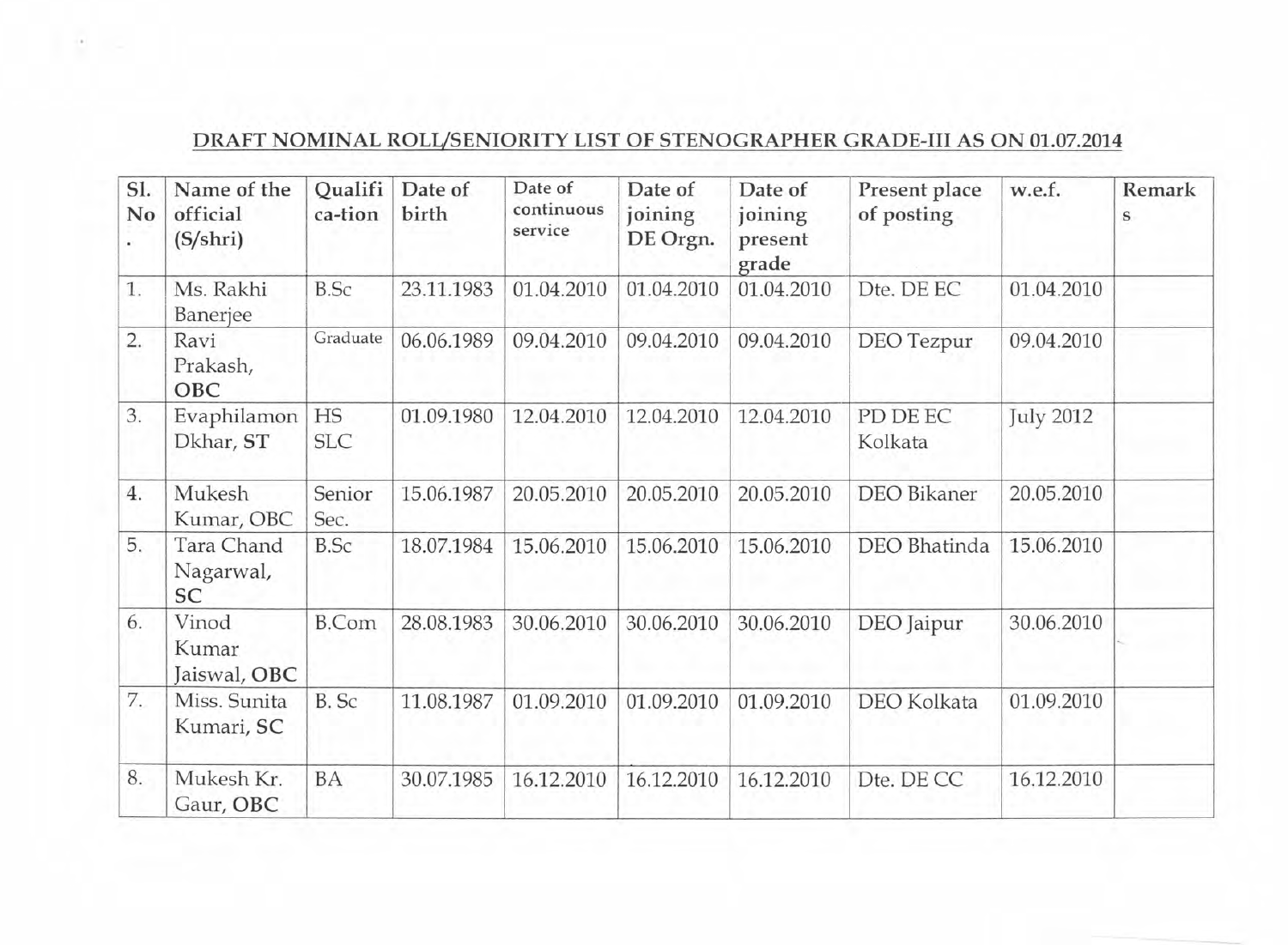| $S_{1}$<br>No | Name of the<br>official                | Qualifi<br>ca-tion   | Date of<br>birth | Date of<br>continuous<br>service | Date of<br>joining<br>DE Orgn. | Date of<br>joining<br>present<br>grade | Present place<br>of posting | w.e.f.     | Remarks |
|---------------|----------------------------------------|----------------------|------------------|----------------------------------|--------------------------------|----------------------------------------|-----------------------------|------------|---------|
| 9.            | Ajay Gadhia,<br>OBC                    | <b>BA</b><br>Part II | 05.01.1980       | 01.02.2011                       | 01.02.2011                     | 01.02.2011                             | Dte. DE NC                  | 01.02.2011 |         |
| 10.           | Bajrang<br>Singh                       | <b>BA</b>            | 03.04.1985       | 01.02.2011                       | 01.02.2011                     | 01.02.2011                             | Dte. DE NC                  | 01.02.2011 |         |
| 11.           | Ankit Kumar                            | B.A.                 | 10.02.1990       | 17.02.2011                       | 17.02.2011                     | 17.02.2011                             | Dte. Genl. DE               | 17.02.2011 |         |
| 12.           | Man Mohan<br>Yadav, OBC                | Graduate             | 02.04.1990       | 21.02.2011                       | 21.02.2011                     | 21.02.2011                             | DEO Jammu                   | 21.02.2011 |         |
| 13.           | Ashok<br>Kumar                         | B.A.                 | 10.02.1985       | 22.02.2011                       | 22.02.2011                     | 22.02.2011                             | Dte. Genl. DE               | 22.02.2011 |         |
| 14.           | Sudesh<br>Kumar                        | <b>B.Com</b>         | 25.02.1987       | 22.02.2011                       | 22.02.2011                     | 22.02.11                               | <b>NIDEM</b>                | 22.02.2011 |         |
| 15.           | Dheeraj<br>Kumar<br>Bhardwaj           | <b>B.SC</b><br>(Bio) | 10.07.1988       | 06.06.2011                       | 06.06.2011                     | 06.06.2011                             | DEO Bhopal                  | 06.06.2011 |         |
| 16.           | Pitabas Rana,<br>OBC                   | <b>SSLC</b>          | 01.05.1982       | 06.06.2011                       | 06.06.2011                     | 06.06.2011                             | DEO Cochin                  | 06.06.2011 |         |
| 17.           | Miss.<br>Kotamraju<br>Uma<br>Meenakshi | <b>B.Com</b>         | 30.06.1989       | 07.07.2011                       | 07.07.2011                     | 07.07.2011                             | <b>DEO</b><br>Secunderabad  | 07.07.2011 |         |
| 18.           | Jakka<br>Shyam, OBC                    | <b>SSC</b>           | 11.12.1987       | 08.06.2011                       | 08.06.2011                     | 08.06.2011                             | DEO Chennai                 | 08.06.2011 |         |

The Corp.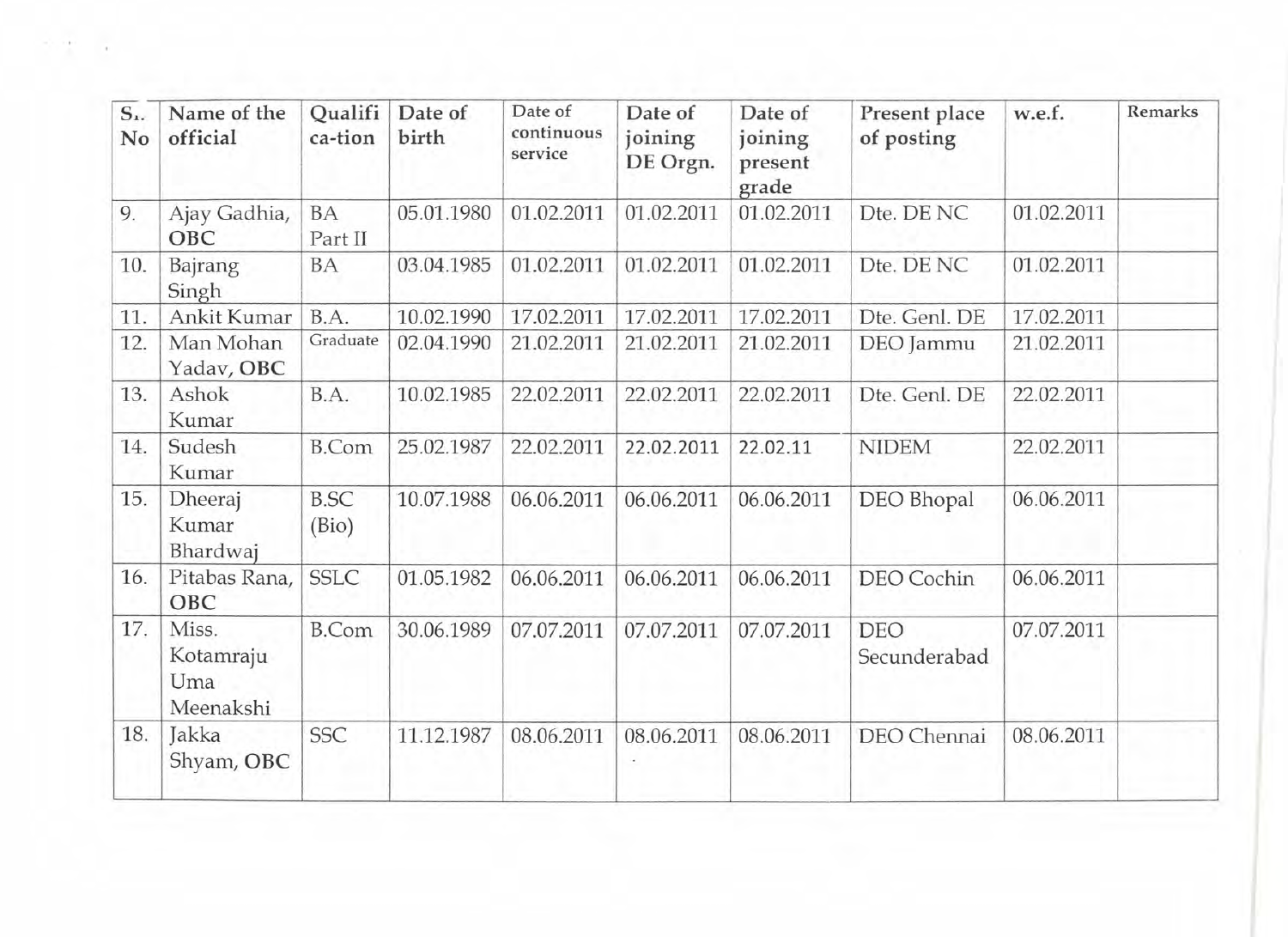| $S_{\cdot\cdot}$<br>No | Name of the<br>official    | Qualifi<br>ca-tion | Date of<br>birth | Date of<br>continuou<br>s service | Date of<br>joining<br>DE Orgn. | Date of<br>joining<br>present<br>grade | Present place<br>of posting | w.e.f.     | Remark<br>s |
|------------------------|----------------------------|--------------------|------------------|-----------------------------------|--------------------------------|----------------------------------------|-----------------------------|------------|-------------|
| 19.                    | Puspak<br>Kumar Hati       | B.A.               | 06.06.1984       | 14.06.2011                        | 14.06.2011                     | 14.06.2011                             | Dte. DE SC                  | 14.06.2011 |             |
| 20.                    | Pappala<br>Abraham,<br>OBC | <b>B.Com</b>       | 01.05.1987       | 15.06.2011                        | 15.06.2011                     | 15.06.2011                             | <b>DEO</b> Pune             | 15.06.2011 |             |
| 21.                    | Kola<br>Prabhakar<br>OBC   | BA                 | 26.07.1987       | 17.06.2011                        | 17.06.2011                     | 17.06.2011                             | <b>DEO</b><br>Ahmedabad     | 17.06.2011 |             |
| 22.                    | Chandrakant<br>Tamke       | B.A.               | 04.01.1984       | 26.12.2011                        | 26.12.2011                     | 26.12.2011                             | <b>DEO</b><br>Bangalore     | 26.12.2011 |             |
| 23.                    | S.B.Meshram<br>, SC        | B.A.               | 23.08.1980       | 27.06.2011                        | 27.06.2011                     | 27.06.2011                             | Dte. DE SC                  | 27.06.2011 |             |
| 24.                    | Sujeet<br>Kumar            | B.A.               | 15-12-1987       | 03-01-2012                        | 03-01-2012                     | 03-01-2012                             | Dte. DE SC                  | 03-01-2012 |             |
| 25.                    | Rahul<br>Tripathi          | Inter              | 02.07.1993       | 12.11.2012                        | 12.11.2012                     | 12.11.2012                             | Dte. DE CC                  | 12.11.2012 |             |
| 26.                    | Rajesh<br>Kumar, SC        | M.A.               | 07-08-1982       | 03-12-2012                        | 03-12-2012                     | 03-12-2012                             | <b>DGDE</b>                 | 03-12-2012 |             |
| 27.                    | Rizwan Arif,<br><b>OBC</b> | Inter              | 12-07-1989       | 04-12-2012                        | 04-12-2012                     | 04-12-2012                             | <b>DGDE</b>                 | 04-12-2012 |             |
| 28.                    | Sanjeev<br>Kumar           | <b>B.Sc</b>        | 25.07.1990       | 16.05.2013                        | 16.05.2013                     | 16.05.2013                             | <b>DEO</b><br>Allahabad     | 16.05.2013 |             |

×  $\sim 10^{-1}$